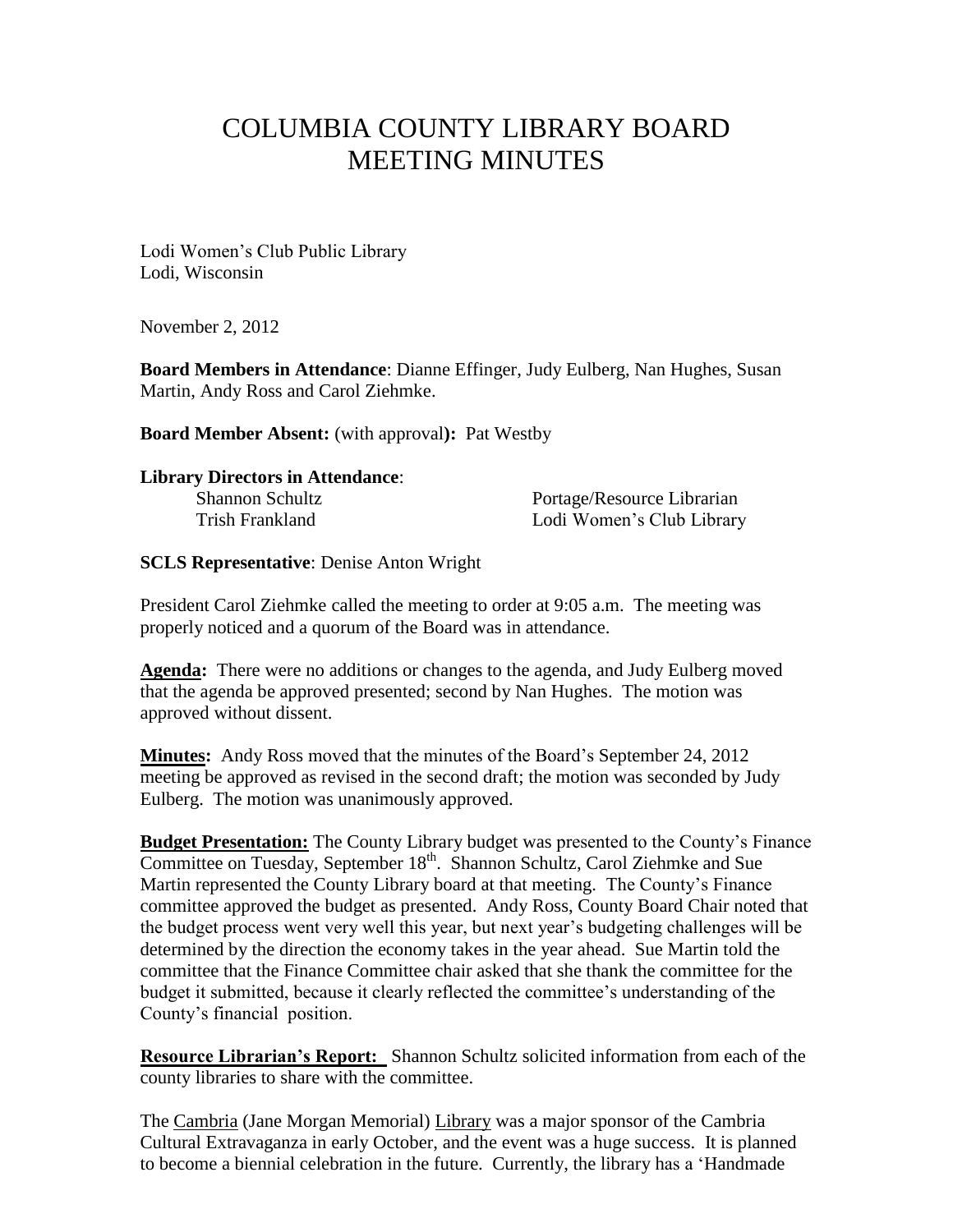Hmong 'exhibit. The library will hold a Silent Auction beginning on November  $12<sup>th</sup>$  and lasting through December  $24^{\text{th}}$ ; the items can be viewed at www.jmml.org.

The Columbus Library will celebrate its centennial on November  $19<sup>th</sup>$ . The library is adding a permanent history collection to its archives, and the new director is continuing to make changes that will enhance the library experience for everyone.

Co-Director Trish Frankland described the expansive green space project undertaken by the Lodi Women's Club Public Library this year. The walkway through the new garden is enhanced by engraved bricks, and the library was selected by the Bowman Downtown Beautification and Daffodil Fund as its recipient this year. As a result, over 700 daffodil bulbs were planted in the green space, and they will bloom in waves in the spring, symbolizing the library as a true Lodi landmark. Trish explained that the bronze sculpture in the front of the green space is a bike rack, and the books named represent Peg Hilliker's favorite titles. Peg was the respected and beloved former library director who is the namesake of the Memorial Garden. The sculpture was donated by a local artist. She also talked about the various after-school activities in place at the library, including "Wednesday Wonders" which emphasizes math literacy.

The Angie W. Cox Public Library in Pardeeville has started a new book club for the 9-12 age group. The library has also planned a holiday craft series along with a Holiday on the Lake event that will feature a book sale, genealogy program, bells' performance and card making. The library is in the early stages of a renovation project, and the board is considering its options in view of its budget restraints. However, the library's Endowment Board have met with architects to discuss internal improvements to the building.

In Poynette, the Friends of the Library, other community organizations and 600 community volunteers presented the Evil Hill Returns Open House, Over 1200 individuals participated in it. In addition, the Lapacek Orchard sponsored a race that raised over \$900 for the expansion of the library's children's area. The Poynette Optimists' Club disbanded and distributed its assets among community organizations. The library was included in this distribution and will use the money to enhance the children's program. The library will sponsor a silent auction from November  $12<sup>th</sup>$ through the  $27<sup>th</sup>$ . The library will have an advisory referendum on the November  $6<sup>th</sup>$ ballot regarding a proposed expansion into available space in a building next to the library facility. The dissolution of the Optimists' Club gave rise to a discussion regarding the future of community social/service clubs in the future, but no conclusions were drawn.

The Kilbourn Library (Wisconsin Dells) will hold its Volunteer Appreciation Luncheon next week, and at that event, the 2012 Library Advocate of the Year, Steven Stuelke, will be honored. The library hosted a Halloween party in late October, and is planning to do its annual inventory in the near future.

The Wyocena Library is enjoying all time high traffic and participation in its activities. Since the library is nearing the end of its endowment funds, there will be a referendum on the November  $6<sup>th</sup>$  ballot to increase the village's tax contributions to the facility. However, it does not appear that the referendum will be successful.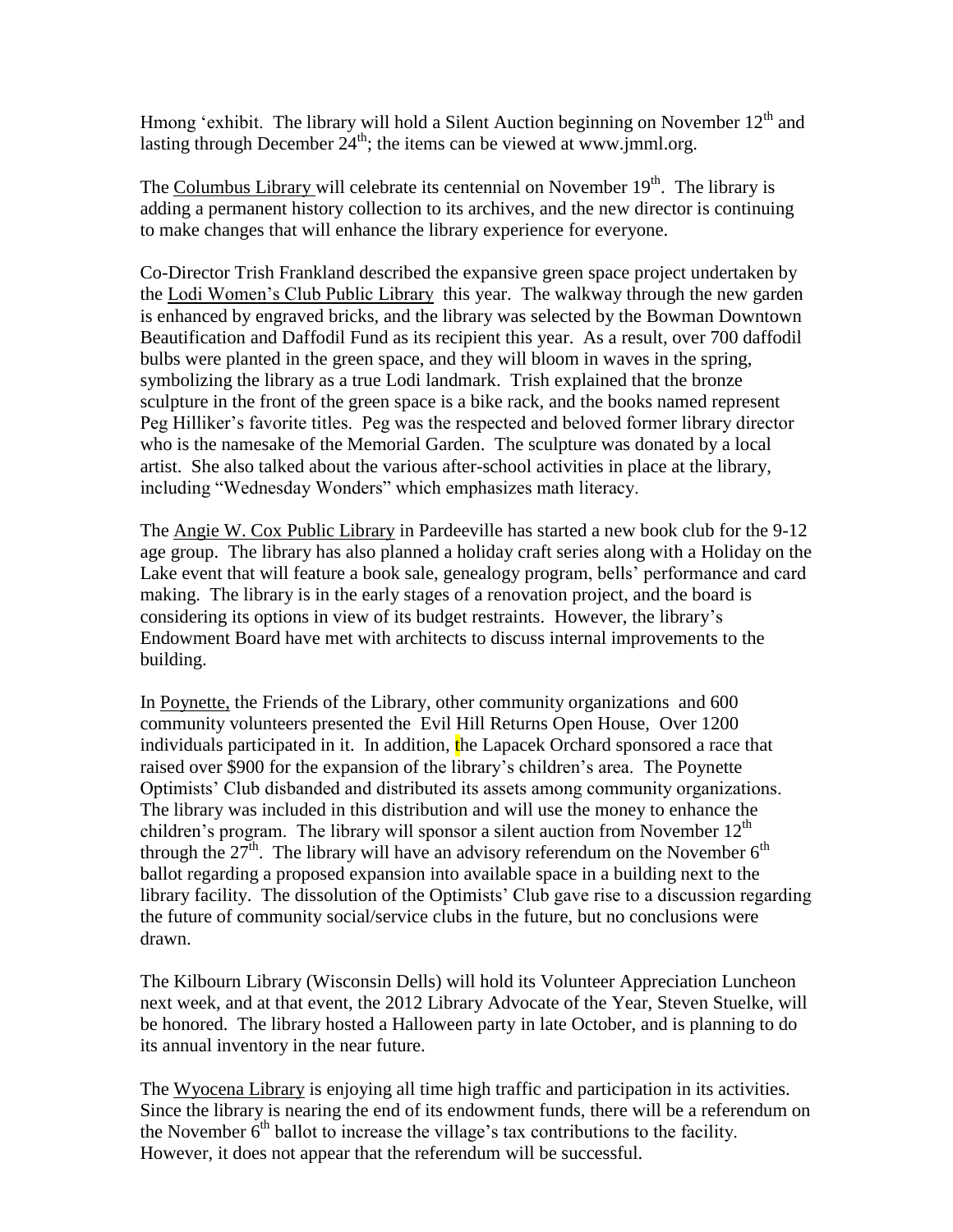Shannon Schultz reported that the Portage Library Campaign to renovate the Portage Pubic Library has met its fund raising goal. Bids were recently opened, and it appears that the all of the desired improvements, projects, technology needs, and furnishings will be completed within the budget. The building committee was gratified that nine general contractors bid on the project, and it was obvious that there was a great deal of interest in it. Shannon is now trying to determine how best to operate during the construction, during which the library will remain open.

**SCLS Report:** Denise Anton Wright again distributed a written report to the Board members. Her report highlighted the annual SCLS Cornerstone Award Reception that will be held on November  $8<sup>th</sup>$  at the Fitchburg Public Library and honor Barbara Dimmick, the former director of the Madison Pubic Library. She urged everyone to attend this celebration.

She also talked about the Wisconsin Public Library Annual Reports, and how she and others are working on them to pre-populate much of the information so that the report preparation will be easier for the SCLS member libraries. The reports that KOHA has made possible will simplify the reporting process for the libraries.

She announced that the latest edition of the Trustee Update should be mailed in the next week or so, and reminded the group that past issues of the Trustee Update are available on the SCLS website.

The 2013 Library Legislative day is scheduled for February 5th and Denise encouraged the county library board members to participate in the event, which provides the opportunity for participants to advocate for our libraries with legislators.

## **Acknowledgments to Public Officials:**

After some discussion it was agreed that the committee members will send letters of thanks to public officials who have demonstrated their support for our libraries.

## **Library Advocate of the year (2012) Nominations:**

On December 1st., Shannon will send an e-mail (over Carol Ziehmke's signature) to the county's library directors to announce the process for selecting the next person/team to be honored. Nominations will be due back by mid-January and copies will be sent to the County Library Committee members for review prior to the committee's March meeting. The nominations will be discussed at that meeting, and a selection made at that time.

**Library Visits:** Judy Eulberg commented on her visit to the September Board meeting at the Columbus Pubic Library. She raved about the work being done by new library director, Cindy Fesemyer, and the changes that she has already made and is thinking of instituting to improve the lay-out and accessibility of the library for all patrons. The library would like to expand into the empty lot next to the building, but finances are not such to support that desire at this time. A new adult readers book club has been started, along with a 'cine-o-philes' (movie) group.